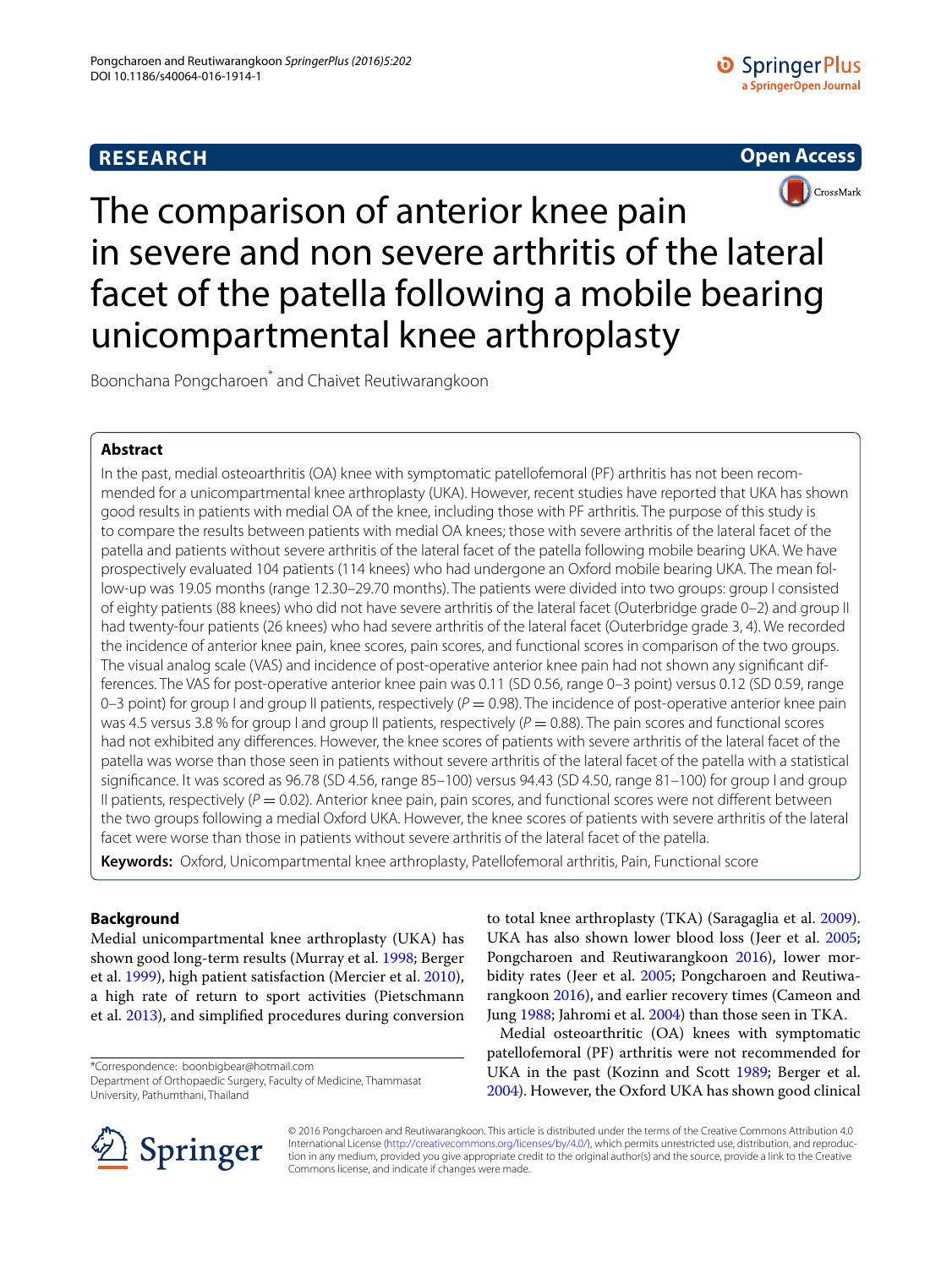results in patients with medial OA knee with symptomatic PF arthritis (Beard et al. [2007a](#page-5-11), [b;](#page-5-12) Kang et al. [2011](#page-5-13)). But, the patient with very severe arthritis of the lateral facet of the patella that include bone loss, grooving, and ebernation still were not recommended for the proce-dure (Beard et al. [2007a,](#page-5-11) [b\)](#page-5-12). Presently, arthritis of the patellofemoral compartment, especially arthritis of the lateral facet of the patella, is a controversial issue for the recommendation of UKA (Kang et al. [2011](#page-5-13); Beard et al. [2007a](#page-5-11), [b](#page-5-12); Song et al. [2016](#page-5-14)). Therefore, some surgeons choose patients with asymptomatic PF arthritis for UKA (Kozinn and Scott [1989](#page-5-9); Berger et al. [2004](#page-5-10); Hernigou and Deschamps [2002\)](#page-5-15). Some orthopedists accept symptomatic PF arthritis, but the arthritis has to involve only the medial facet or with minimal involvement of the lateral facet (Song et al. [2016\)](#page-5-14). Some orthopedists ignore the symptom of PF arthritis. However, if the patella has very severe arthritis of the lateral facet with bone loss, grooving and ebernation; total knee arthroplasty (TKA) is recommended as the first line (Beard et al. [2007a](#page-5-11), [b\)](#page-5-12).

The purpose of this study is to compare the incidence of anterior knee pain and the VAS for anterior knee pain, to determine pain scores, knee scores, and functional scores between patients with medial OA of the knee without severe arthritis of the lateral facet of the patella and patients with severe arthritis of the lateral facet of the patella.

#### **Methods**

A prospective cohort study was conducted between January, 2011 and April, 2013. The Human Research Ethics Committee of faculty of Medicine, Thammasat University has approved the protocol (Reg. no: MTU-EC-OT-0-091/57). The patients who have undergone a medial Oxford UKA (Biomet, Bridgend, UK), performed by a single surgeon (BP), were included in this study. The inclusion criteria were patients who were diagnosed with medial osteoarthritis (OA) of the knee with an Alhback score of 2, 3 and 4 (Ahlback [1968\)](#page-5-16) and with any VAS score for pre-operative anterior knee pain, who were older than 40 years of age, with a ROM greater than 90°, a varus deformity of less than 25°, and a flexion contracture less than 20°. The exclusion criteria were any patients with a diagnosis of spontaneous osteonecrosis of the knee (SPONK), intraoperative ACL insufficiency, inflammatory joints, gout, post-traumatic arthritis, and primary PF arthritis. The patients were divided into two groups based on the intraoperative findings of the lateral facet of the patella by the surgeon (BP) who had used a method by Outerbridge (Outerbridge [1961](#page-5-17)). The intra-operative finding of cartilage loss of lateral facet of patella was classified into 5 grades; Grade 0 was normal cartilage, grade1 was softening and swelling of articular

cartilage, grade 2 was a partial-thickness cartilage loss. The fragmentation and fissuring in an area less than half an inch in diameter, grade 3 was the same as grade 2 but the fragmentation and fissuring in an area more than half an inch in diameter and grade 4 was exposed subchondral bone. Group I had non severe arthritis of the lateral facet of the patella (Outerbridge grade 0–2). Group II had severe arthritis of the lateral facet of the patella (Outerbridge grade 3, 4). The preoperative patients' demographics include; age, gender, ratio of the site, rage of motion, BMI, the tibiofemoral angle, flexion contractures, recurvatum deformity, incidence of pre-operative anterior knee pain, and VAS for pre-operative anterior knee pain were recorded (Table [1\)](#page-2-0). The mean follow-up was 19.05 months (range 12.30–29.70 months).

All surgical procedures were performed by the same surgeon with the Oxford Phase III UKA (Biomet, Bridgend, UK). All patients had received a spinal block with morphine, 0.1–0.2 mg. The patients were then given 1 g of Cefazolin intravenously. A tourniquet was inflated to 300 mm Hg in all cases prior to the skin incision. The anteromedial skin incision was performed from the upper pole of the patella to the medial aspect of the tibial tubercle. A mini-midvastus approach was used in all cases for the prevention of patellar maltracking and the possible resulting, subsequent anterior knee pain (Pongcharoen et al. [2013\)](#page-5-18). The patella was slightly subluxated laterally but was not everted. The osteophytes at the anterior portion of the tibial plateau and the medial condyle of the femur were removed. The tibia was first cut perpendicular to the mechanical axis. The femur was then cut using a femoral intramedullary guide. The femoral cutting guide was set to restore the posterior offset, in the center of the femoral condyle, with 7° of the valgus to the femoral intramedullary guide, and parallel to the tibial axis. The osteophytes of the patella and lateral femoral condyle were removed after finishing the cutting of the tibia and femur. It was easier to remove osteophytes in this step, the knee was extended and the patella rotated 90° for the removal of the osteophytes around the patella. The patella was subluxated laterally for the removal of the osteophytes from the lateral femoral condyle. The severity of the cartilage damage of the patella was recorded at this step. Minimally invasive instrumentation was used in all cases. We used the same instruments to finish the tibia and femur. Thirty millimeters of bupivacaine was injected prior to closing. One intra-articular drain (10-gauge) was inserted prior to suturing the incision. The operative time was recorded.

None of the patients had received antithrombolytic agents. All patients were asked to perform ankle pumps and allowed to walk with partial weight bearing as tolerated at post-operative day 1 for the prevention of deep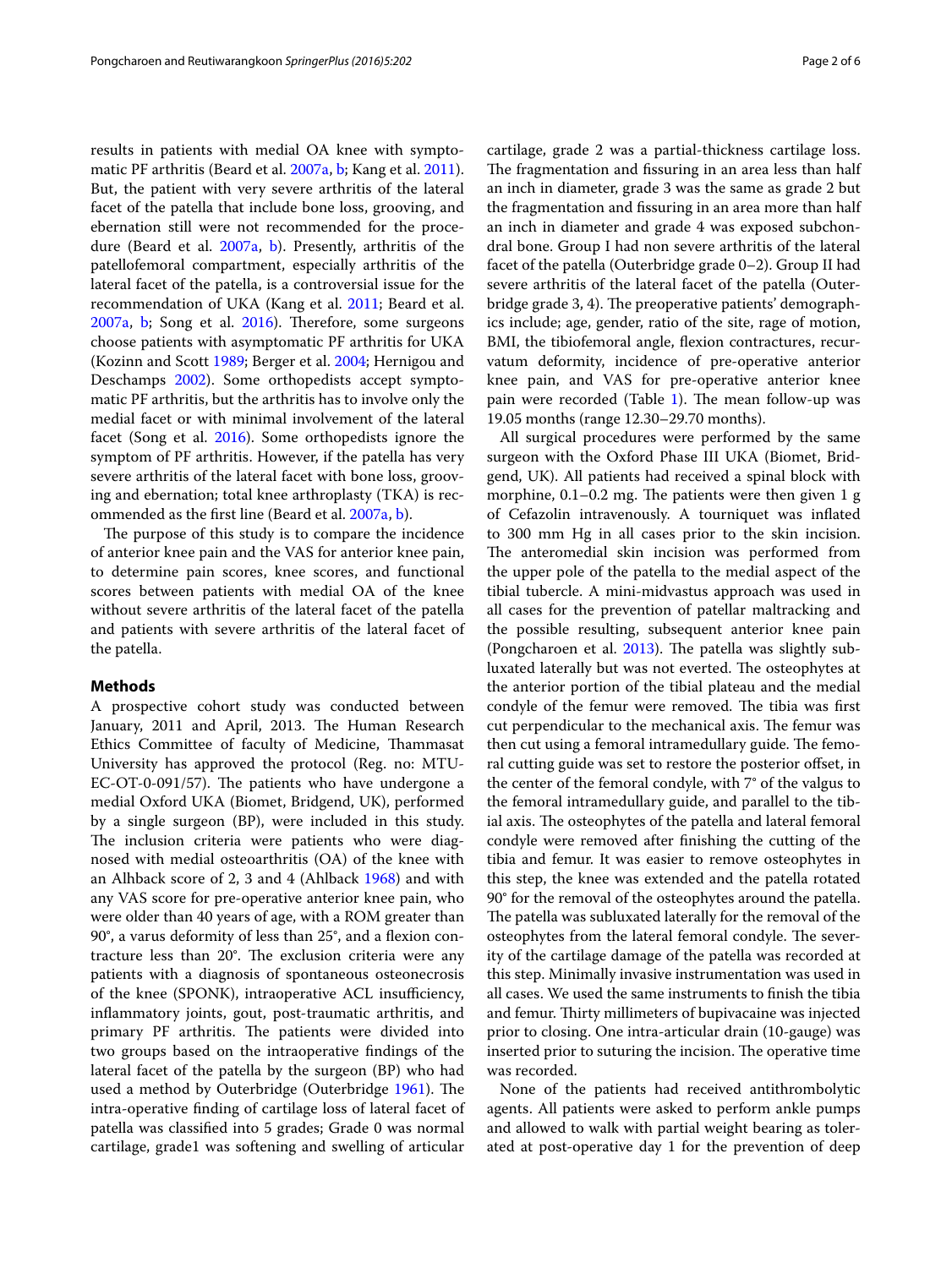| Variable                                          | Non severe arthritis<br>of the lateral facet of the patella<br>$(n = 88)$ | Severe arthritis of the lateral<br>facet of the patella<br>$(n = 26)$ | P value |
|---------------------------------------------------|---------------------------------------------------------------------------|-----------------------------------------------------------------------|---------|
| Age (years) <sup>a</sup>                          | $65.1 \pm 6.9 (53 - 88)$                                                  | $66.0 \pm 9.5 (44 - 84)$                                              | 0.59    |
| Sex (male/female)                                 | 13/75                                                                     | 2/24                                                                  | 0.05    |
| Site (right/left)                                 | 43/45                                                                     | 7/19                                                                  | 0.35    |
| BMI $(kq/m2)a$                                    | $26.3 \pm 4.1 (20.0 - 42.2)$                                              | $27.5 \pm 4.0$ (21.4-41.6)                                            | 0.19    |
| The Knee Society score© (points) <sup>a</sup>     | $34.9 \pm 2.3$ (27-40)                                                    | $33.8 \pm 3.3$ (27-44)                                                | 0.04    |
| Pain score (points) <sup>a</sup>                  | $12.16 \pm 5.1 (0 - 20)$                                                  | $12.31 \pm 7.1 (0 - 20)$                                              | 0.91    |
| Functional score (points) <sup>a</sup>            | $47.22 \pm 6.5 (35 - 65)$                                                 | $44.00 \pm 6.1$ (30-50)                                               | 0.03    |
| ROM $(^\circ)$ <sup>a</sup>                       | $121.0 \pm 7.1 (90 - 130)$                                                | $112.3 \pm 12.3 (90 - 130)$                                           | < 0.001 |
| Pre-operative tibiofemoral angle (°) <sup>a</sup> | Varus $3.2 \pm 2.6$ (0-13)                                                | Varus $9.0 \pm 3.9$ (5-20)                                            | < 0.001 |
| Flexion contracture (°) <sup>a</sup>              | $4.9 \pm 4.2$ (1-15)                                                      | $7.4 \pm 5.8$ (1-18)                                                  | 0.02    |
| Recurvatum (°) <sup>a</sup>                       | $1.2 \pm 2.8$ (5-10)                                                      | $0.7 \pm 2.1 (5 - 8)$                                                 | 0.45    |
| Anterior knee pain (%)                            | 75 %                                                                      | 84.6 %                                                                | 0.35    |
| VAS for Anterior knee pain (points) <sup>a</sup>  | $2.1 \pm 1.9$ (0-8)                                                       | $3.2 \pm 2.0$ (0-6)                                                   | 0.02    |

### <span id="page-2-0"></span>**Table 1 Demographic data**

<sup>a</sup> Values are expressed as a mean  $\pm$  SD, with ranges in parentheses

vein thrombosis and pulmonary embolisms. The patients in both groups also performed quadriceps exercises three times per day for approximately 20 repetitions as soon as possible to improve patellar tracking and reduce anterior knee pain. The Redivac drain™ (Atrium Medical. Hudson, NH, USA) was removed at 24 h post op and blood loss from the drain was recorded. Both groups of patients had received the same discharge instructions and rehabilitation protocols.

We followed patients at 6 weeks, 3 months, 6 months, 1 year, and 2 years post operatively. At each visit, the anterior knee pain was assessed by use of a visual analog scale. Our research assistant asked the patients while performing low chair rising activities and stair climbing. If the patient presented with anterior knee pain, the assistant had them score the pain using a 10-point VAS with 0 representing no pain and 10 representing maximum pain. The number of patients who had anterior knee pain was also recorded. The Knee Society Score© (KSS) (knee score, pain scores, and functional scores) was assessed (Insall et al. [1989\)](#page-5-19). The knee score, pain scores, and functional scores were evaluated by a blinded research assistant at each visit. At each follow-up, we also obtained AP, lateral, skyline view, and long-leg radiographs and recorded the component alignment, tibiofemoral angle, and the joint space width of the medial and lateral facets of the patella. We also recorded patellofemoral complications such as patellar crepitation, and fractures. Patellofemoral complications were assessed by history, physical examination, and imaging. The patients were assessed clinically for DVT by signs and symptoms such as; swelling of the leg, pain in the leg, redness, and increased warmth by history and examination. No DVT

screening tests were performed. If the patients were suspected clinically for DVT, they were examined with the use of ultrasonography. All patients who had been diagnosed with DVT were treated by internal medicine physicians. The other complications of infections, loosening of implants, fractures, lateral compartment arthritis, and dislocations of the polyethylene were also recorded.

### **Statistics**

We have performed a sample-size estimation based on the incidence of anterior pain experienced with the UKA which has shown that 25 patients from each group would be required to exhibit a difference with a risk difference of 20 % (5 vs 25 %) at a significant level of 0.05 and power of 80 %. The VAS for anterior knee pain, pain scores, functional scores, KSS, ROM, knee alignment, tibial slope, operative time, blood loss, BMI, femoral and tibial component alignment were calculated using the Independent Student's *t* test. The incidence of anterior knee pain, gender, percentage of the type of pain in pain scores, and percentage of the type of function based on functional scores were assessed using the Chi-square test. All 114 knees were included in the data analysis using the  $SPSS^{\omega}$ version 13 (SPSS Inc, Chicago, IL, USA).

### **Results**

A total of 105 patients (115 knees) were recruited for this study. One patient did not complete the study due to a medial tibial plateau fracture suffered at 3 months postoperatively. This patient had undergone a revision TKA and had shown good results after the surgery. Therefore, a total of 104 patients (114 knees) were included in the final analysis. Group I consisted of 80 patients (88 knees)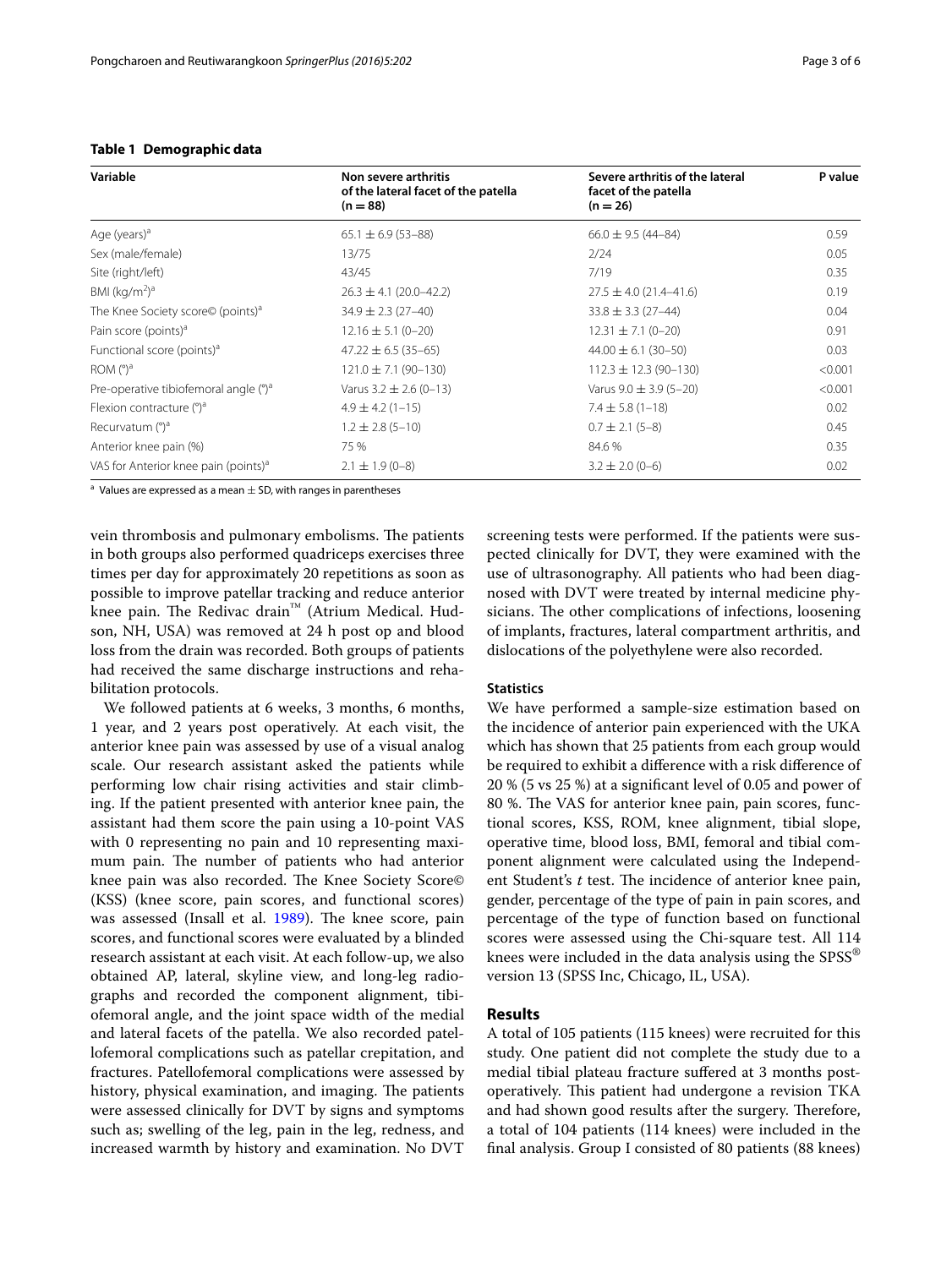who had non severe arthritis of the lateral facet of the patella (Outerbridge grade 0–2). Group II consisted of 24 patients (26 knees) who had severe arthritis of the lateral facet of the patellar (Outerbridge 3, 4).

The preoperative patients' demographics have shown that the patients in group II had a lower range of motion, a greater tibiofemoral angle, a greater ratio of females to males, and a higher VAS for pre-operative anterior knee pain than the patients in group I with a statistical significance. However, there were no differences in age, ratios of site, BMI, flexion contractures, recurvatum deformities, and incidence of pre-operative anterior knee pain (Table [1\)](#page-2-0).

The incidence anterior knee pain and the VAS for post-operative anterior knee pain were not significantly different between the two post-operative groups. The incidence of post-operative anterior knee pain was 4.5 versus 3.8 % in group I and group II patients, respectively  $(P = 0.88)$ . The VAS for post-operative anterior knee pain was 0.11 (SD 0.56, II range 0–3 point) versus 0.12 (SD 0.59, range 0–3 point) in group I and group II patients, respectively ( $P = 0.98$ ) (Table [2\)](#page-3-0).

The knee scores were with statistically significant differences. It was 96.78 (SD 4.56, range 85–100) versus 94.43 (SD 4.50, range 81–100) in group I and group II patients, respectively ( $P = 0.02$ ). However the pain scores and functional scores were not different between the two groups (Table [3\)](#page-3-1).

The radiographic outcome of the patellofemoral compartment was assessed from a skyline radiographic view. Of the 88 pre-operative skyline views of the patients in group I; six knees (6.8 %) were normal, seventy-two knees (81.8 %) had shown medial patellar joint space narrowing, six knees (6.8 %) had narrowing of the medial and lateral facets, and four knees (4.6 %) had an obliteration of the medial patellar joint space. Of the 26 pre-operative skyline views of the group II patients; nineteen knees (73.1 %) had shown a narrowing of the medial and lateral facets, two knees (7.7 %) had an obliteration of the medial facet, four knees (15.4 %) had exhibited an obliteration of the lateral facet, and one knee (3.8 %) had obliteration of the medial and lateral facets.

<span id="page-3-0"></span>**Table 2 VAS and occurrence for post operative anterior knee pain**

| Anterior knee pain<br>(AKP)                       | Group I<br>$(n = 88)$ | Group II<br>$(n = 26)$                           | P value |
|---------------------------------------------------|-----------------------|--------------------------------------------------|---------|
| VAS for post-operative<br>AKPa                    |                       | $0.11 \pm 0.56$ (0-3) $0.12 \pm 0.59$ (0-3) 0.98 |         |
| Incidence of post-opera- 4.5 % (4/88)<br>tive AKP |                       | $3.8\%$ (1/26)                                   | 0.88    |

*AKP* anterior knee pain

<sup>a</sup> Values are expressed as mean  $\pm$  SD, with range in parentheses

<span id="page-3-1"></span>**Table 3 Post-operative Knee Society score, pain scores, and functional scores**

| Group I<br>$(n = 88)$       | Group II<br>$(n = 26)$    | P                                                       |  |
|-----------------------------|---------------------------|---------------------------------------------------------|--|
|                             |                           | 0.02                                                    |  |
| $48.92 \pm 2.57(40 - 50)$   | $49.04 \pm 2.83(40 - 50)$ | 0.84                                                    |  |
| $83.75 \pm 5.74 (80 - 100)$ | $84.04 \pm 6.33(65 - 90)$ | 0.83                                                    |  |
|                             |                           | $96.78 \pm 4.56 (85 - 100)$ $94.43 \pm 4.50 (81 - 100)$ |  |

 $a$  Values are expressed as mean  $\pm$  SD, with range in parentheses

The post-operative skyline views at the 2 week follow up of the group I patients; seventy-nine knees (89.8 %) were normal, and nine knees (10.2 %) were with medial patellar joint space narrowing. The post-operative skyline view at 2 weeks follow up of the group II patients; eighteen knees (69.2 %) were normal, eight knees (30.8 %) had shown a narrowing of the medial and lateral facets. No patients in either group have developed progressive narrowing of the medial and lateral facets of the patella at the final follow-up.

The blood loss measured from the drains, operative time, and the alignment of the prosthesis were not different between the two groups (Table  $4$ ). The postoperative tibiofemoral angle and postoperative ROM were significantly different between the groups as is shown in Table [4](#page-4-0). However the post-operative tibiofemoral angles of the two groups were back to a normal alignment.

We have not seen any complications such as patellar crepitation, patellar fractures, infections, dislocation of the mobile polyethylene, lateral compartment arthritis, and component loosening in our study.

### **Discussion**

The patients who had progressive arthritis of the patellofemoral compartment and needed a revision TKA following UKA was minimal. Parrette et al. has shown that the mode of failure of a fixed bearing UKA in long-term follow up was from polyethylene wear, they found that only one patient had symptomatic patellofemoral arthritis and needed a revision TKA (Parratte et al. [2009](#page-5-20)). Foran et al. have also shown that the incidence of patellofemoral arthritis following a fixed bearing UKA were increased after long-term follow up. However, most patients did not have symptoms (Foran et al. [2013](#page-5-21)). Presently, the UKA procedure for patients who have medial OA knee with arthritis of the lateral facet of the patella remains a topic of debate among orthopedic surgeons. Few recent studies have shown good clinical results for this subgroup (Kang et al. [2011;](#page-5-13) Song et al. [2016\)](#page-5-14). There is a belief that the reasons for reducing anterior knee pain should come first and that the cartilage damage and full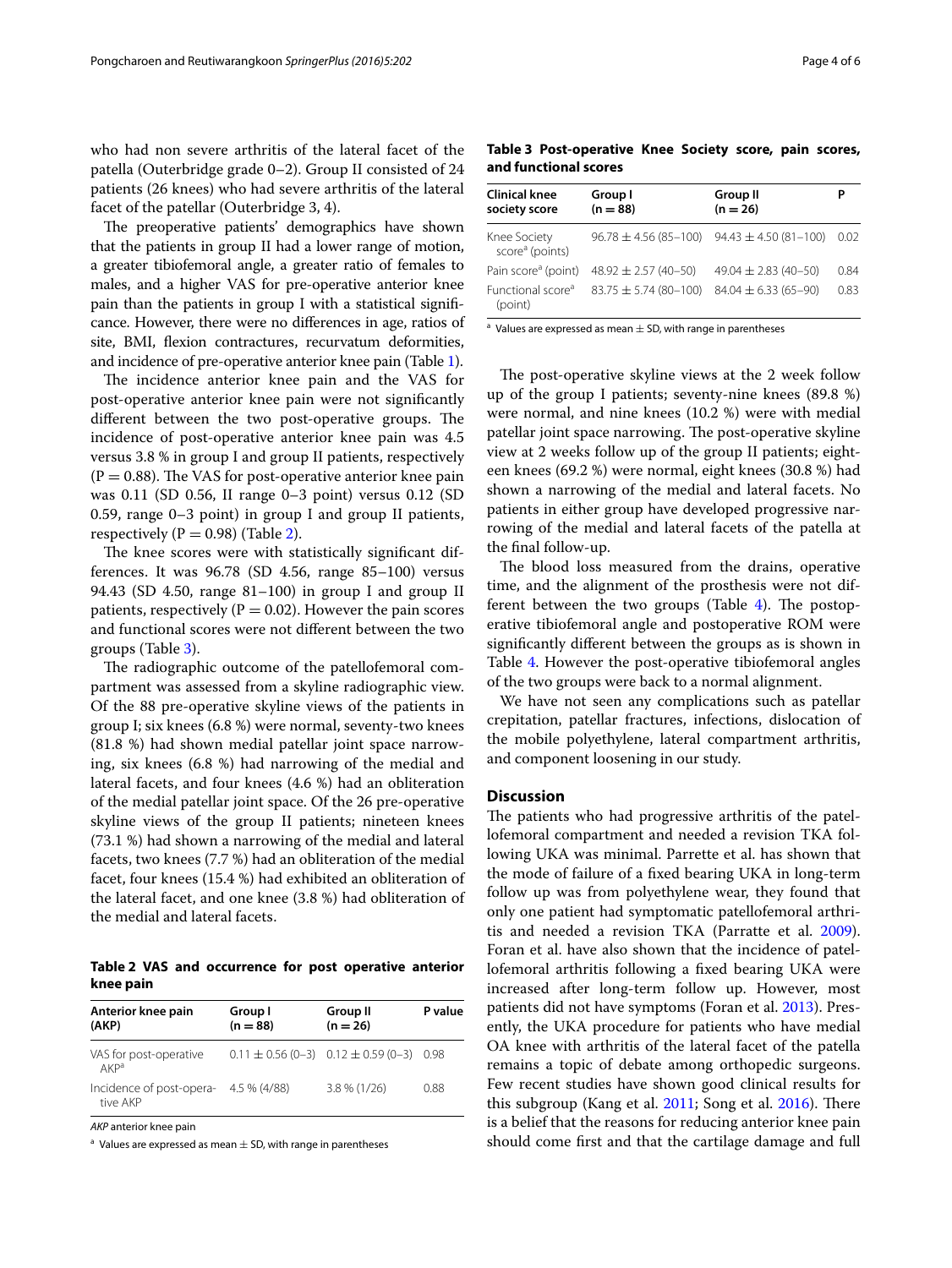| Category                                           | Group I<br>$(n = 88)$                      | Group II<br>$(n = 26)$                                         | Ρ       |  |
|----------------------------------------------------|--------------------------------------------|----------------------------------------------------------------|---------|--|
| Post operative ROM $(^\circ)^a$                    | $128.92 \pm 5.79(110 - 145)$               | $117.69 \pm 14.02 (90 - 130)$                                  | < 0.001 |  |
| Post operative tibiofemoral angle (°) <sup>a</sup> | $6.10 \pm 1.35(1 - 10)$                    | $4.81 \pm 1.96$ (2-6)                                          | 0.003   |  |
| Femoral alignment (°) <sup>a</sup>                 | $5.88 \pm 1.57$ (2-10)                     | $4.88 \pm 1.84(1-9)$                                           | 0.02    |  |
| Tibia alignment (°) <sup>a</sup>                   | $0.76 \pm 1.02$ (2° of valgus-3° of varus) | $0.96 \pm 1.31$ (2 $^{\circ}$ of valgus-3 $^{\circ}$ of varus) | 0.41    |  |
| Posterior slope of tibia (°) <sup>a</sup>          | $6.76 \pm 1.86$ (2-10)                     | $6.57 \pm 2.12$ (2-10)                                         | 0.67    |  |
| Blood loss from drain (ml) <sup>a</sup>            | $140.29 \pm 82.04(10-400)$                 | $125.79 \pm 61.76(75 - 120)$                                   | 0.48    |  |
| Operative time (mins) <sup>a</sup>                 | $97.44 \pm 15.33(65 - 130)$                | $96.73 \pm 15.03(60 - 250)$                                    | 0.86    |  |

<span id="page-4-0"></span>

|  |  |  | Table 4 Post-operative ROM, component alignment, post-operative tibiofemoral angle, blood loss, and operative time |
|--|--|--|--------------------------------------------------------------------------------------------------------------------|
|  |  |  |                                                                                                                    |

*PF* patellofemoal joint

<sup>a</sup> Values are expressed as mean  $\pm$  SD, with range in parentheses

thickness cartilage loss has been generally found in the elderly (Emery and Meachim [1973](#page-5-22)). Second, the overload to the patellofemoral compartment is reduced by the correction of any deformity to a normal alignment and generates a new contact surface between the femoral condyle and the patella (Beard et al. [2007a](#page-5-11), [b\)](#page-5-12). Third, no impingement between the femoral condyle and the facet of the patella as the osteophyte at the femoral condyle and patella are removed during the surgery (Beard et al. [2007a](#page-5-11), [b\)](#page-5-12). Therefore, patients with OA that have arthritis of the lateral facet of the patella would not be a contraindication to a UKA. This study aims to compare the results between patients with non-severe arthritis (group I) and severe arthritis (group II) of the lateral facet of the patella following a medial Oxford UKA. The post-operative outcomes were evaluated by assessing the incidence of anterior knee pain, the VAS for anterior knee pain, pain scores, functional scores, and knee scores.

This study has shown that only the knee scores of the group II patients were significantly worse than those in the group I patients. However, the other parameters including the incidence of post-operative anterior knee pain, VAS for post-operative anterior knee pain, post-operative pain scores, and post-operative functional scores were not significantly different between the groups.

The previous studies have shown similar results with our study. Song et al. used a fixed bearing UKA, and they selected the patients who had only mild to moderate arthritis of the medial and lateral facet of the patella seen in intra-operative findings. They have shown that the post-operative VAS for anterior knee pain of patients with patellar arthritis was low (1.7–2.3 points). Kang et al. have also shown that the patients with patellofemoral arthritis at medial and lateral facets on preoperative radiographies had shown good results following a medial Oxford UKA. Beard et al. have shown that preoperative anterior knee pain and intra-operative full thickness cartilage loss of the medial and lateral facet of the patella were not contraindications for the Oxford UKA. However, all of the previous studies did not include patients with ebernation of the lateral facet of the patella. In contrast, our study had 3 patients who presented with ebernation. Two patients had not experienced anterior knee pain following the surgery. Another one had anterior knee pain, but described it as only an occasional pain, mild in intensity.

Our study has also shown that the pain scores and functional scores were the same between the two groups but the knee society scores of patients in group II were worse than the patients in group I and this has shown a statistical significance. The reasons for lower knee society scores in group II patients in our study resulted from lower post-operative ROM and lower tibiofemoral angles. However, the post-operative pain scores and functional scores were similar. Therefore the group II patients also had good clinical outcomes that were not different from the group I patients. Bread et al. has also shown the similar results to those found in our study. They found that the Oxford knee score of patients with full-thickness cartilage loss of lateral facet of the patella had lower scores than the patients without. However these patients have shown good clinical outcomes. Kang et al. has shown that the Oxford knee score, SF-12 in patients with arthritis of the lateral facet and both patellar facets in preoperative radiographic results were the same as seen in patients without preoperative radiographic PF arthritis.

There are some limitations in our study. First, the subjects in our study were not randomized into the two groups as the finding of arthritis of the lateral facet of the patella would have been evaluated during surgery and thus the patients were classified into one or another group. However we were blinded in the evaluation of the anterior knee pain, pain scores and functional scores of the patients, post operatively. Second, the preoperative demographic data was not the same between the two